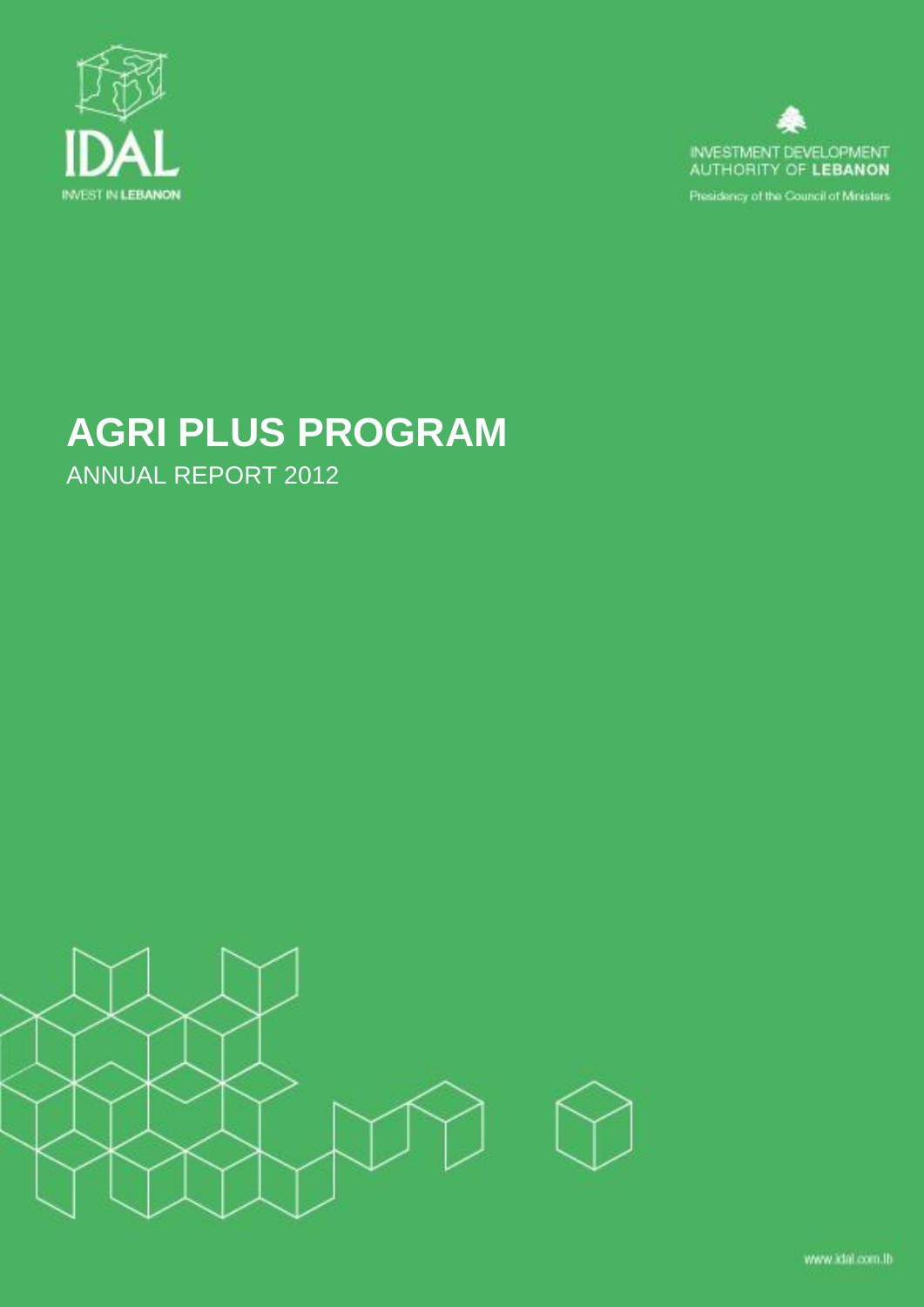## **INTRODUCTION**

As IDAL's Export Plus program reached its expiry date, the Council of Ministers released Decision No. 33 on July 18, 2011, establishing a new program by which it would once again promote the Lebanese agricultural sector. This came following recommendations issued by the Ministerial Committee formed on July 18, 2011, by Decision No. 39 of the Council of Ministers.

Thus, "Agri Plus" was born, with three major objectives:

- **Enhancing product quality:** this includes improving the quality of existing products, as well as producing new products in line with international market trends, and promoting sound agricultural practices through the attainment of quality certifications.
- **Improving packaging:** this involves encouraging the modernization of packaging houses and cool storage rooms, both at the technical and managerial levels, and ensuring their compliance with international safety standards.
- **Engaging in Promotion & Marketing:** this focuses on setting a marketing strategy to promote agricultural products through a mix of promotional activities (participation in trade shows, advertising campaigns, etc.).

Given the above, the "Agri Plus" program announced by the Council of Ministers will be the national program tasked with increasing the volume of agricultural exports to traditional markets. This will be achieved by boosting the confidence of consumers in Lebanese agricultural products, and by identifying and opening up new markets for exporters, especially in promising regions such as Europe and other countries home to a significant Lebanese diaspora.

#### **Program Components**

The program announced by the Council of Ministers on September 14, 2011, has identified six pillars as part of its mandate:

- 1. **To grant financial incentives** to farmers, exporters, agricultural cooperatives and traders who contribute to increasing the volume of exports by improving product quality and packaging standards. The value of the financial support to each of the exporters depends on the type of product, its destination, its quality of packaging, its shipping modality, and its conformity with quality standards. The incentives are based on a variable scheme set by IDAL.
- 2. **To take part in local and international trade fairs** by financing Lebanese pavilions and necessary promotional activities during the events.
- 3. **To encourage the modernization** of packaging and storage houses.
- 4. **To launch training programs**, meant to offer quality certifications to packaging houses.
- 5. **To conduct market studies** aimed at identifying potential export markets.
- 6. **To conduct various promotional and marketing activities.**

## **RESULTS AND ACHIEVEMENTS (2012)**

Overall, 2012 turned out to be a very successful year for the program in particular, and for Lebanese agricultural exports in general, despite of the negative impact of the Syrian crisis on the Lebanese economy. In fact, as most of Lebanon's agricultural and industrial exports are transported through Syrian territory by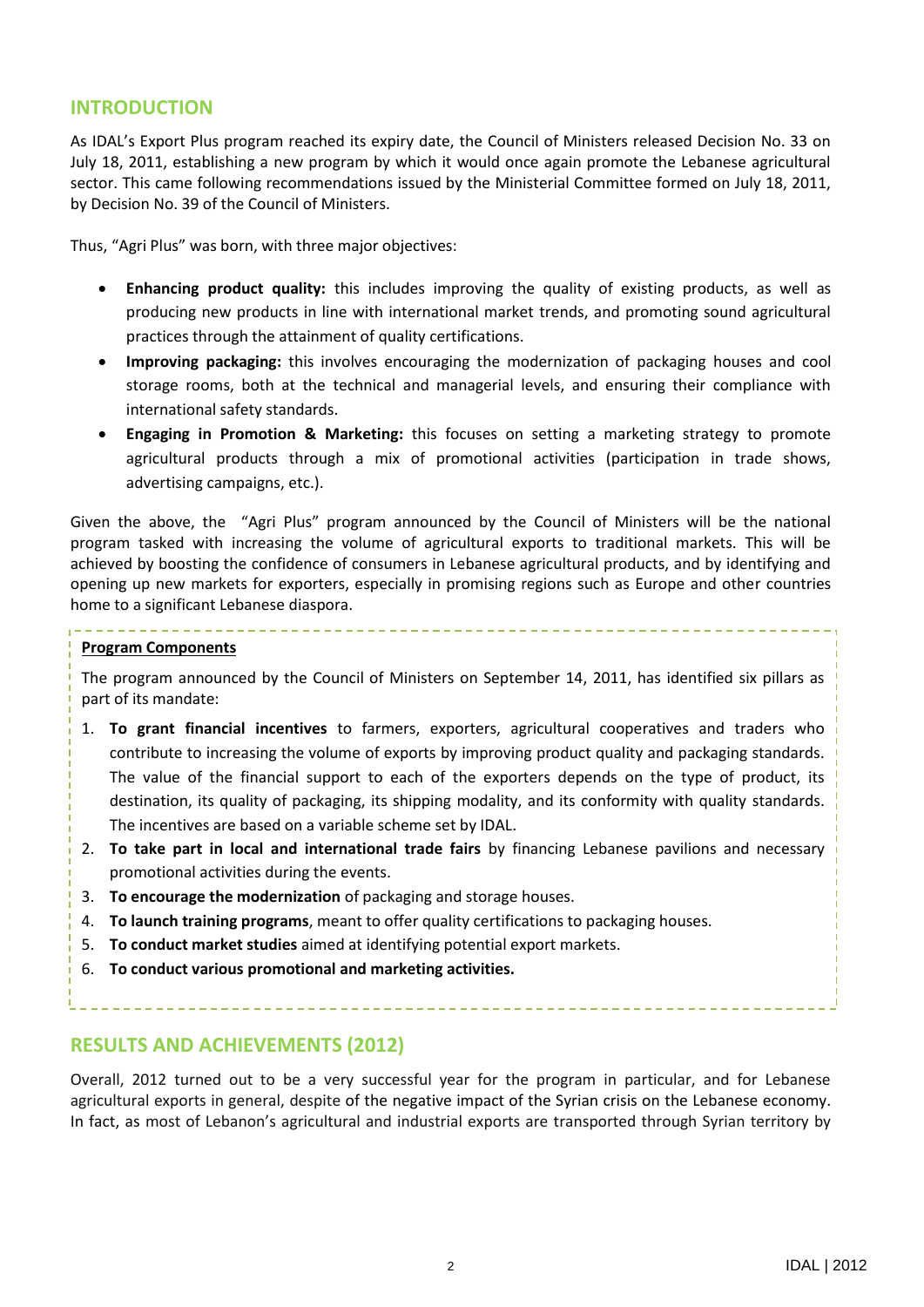land, and only a fraction are shipped by sea and by air, fears of a decline were imminent. However, as the situation unfolded, exporters were able to find alternative and more secure trade routes, which ultimately paid off well.

## **EXPORT TRENDS**

#### **Fruits & Vegetables**

The volume of Fruit & Vegetable exports has increased by 14 % from 2011 to 2012, reaching a total of 454,645 tons. Potatoes and Citruses constituted the major bulk of these particular exports (Figures 1 & 2), each accounting for around 100,000 tons of the total (22% each), followed by Maluses (21%), and Bananas (13%).



**Figure 1:** Exports & Vegetables **| 2012** (tons)

#### **Figure 2**: Distribution of Fruits & Vegetables Exports **|2012**

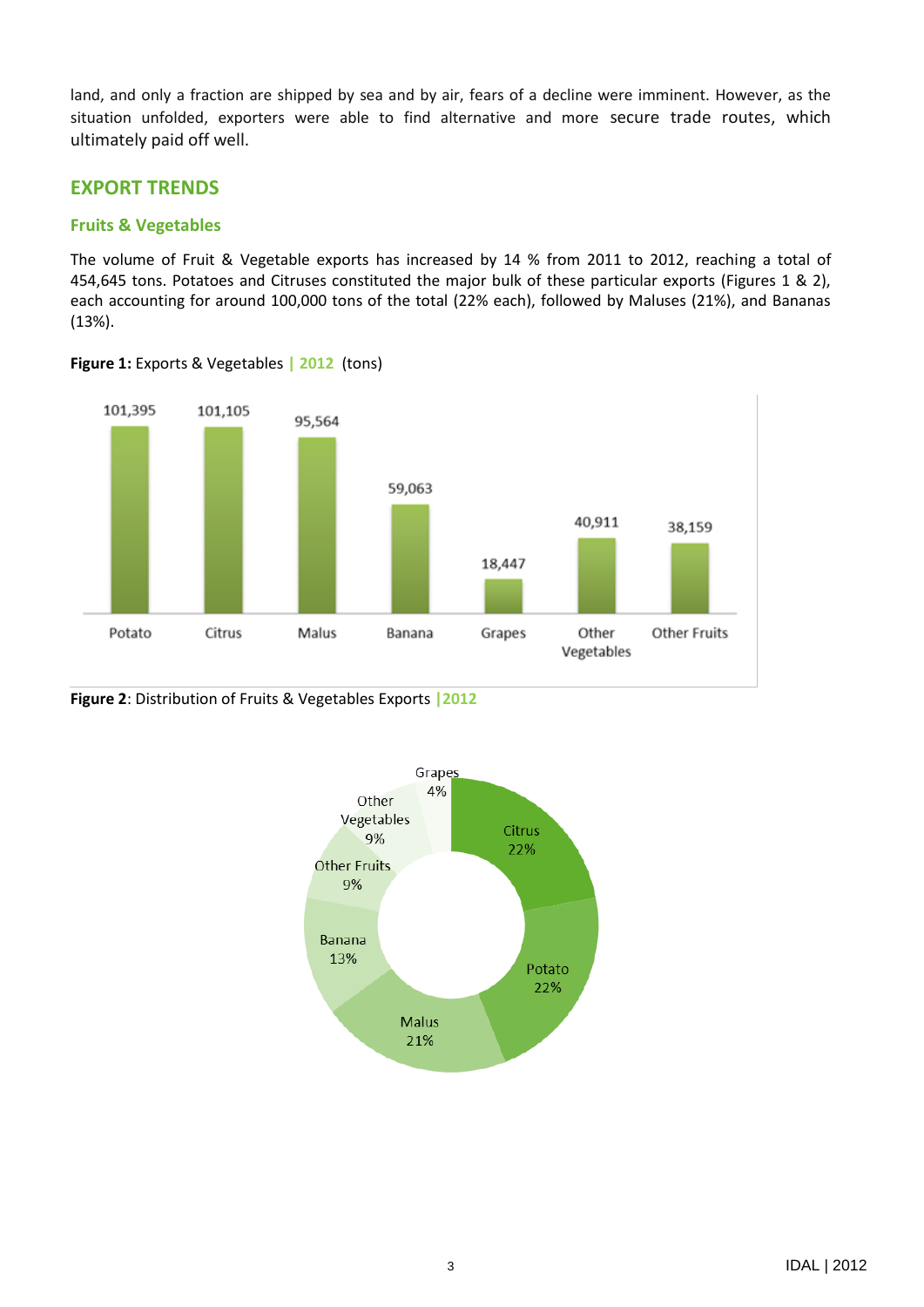Moreover, Lebanon's main export partners in Agriculture remained within the Middle East North African region, particularly in Zones A and B as shown below, which both accounted for 99% of total exports. Syria, Saudi Arabia, Kuwait, Egypt, the United Arab Emirates, and Jordan received around 90% of all agricultural exports. (Figure 3)



In comparison to 2011, 2012 saw a rise in the export of almost all agricultural products by an estimated rate of 14% (Figure 4). Exports of Bananas and Maluses, in particular, witnessed the most impressive increase, each growing by 58% and 44% respectively. The only products whose exports fell were Citruses (-11%) and Potatoes (-8%).



**Figure 4:** Change in Fruit & |Vegetable Exports **| 2011- 2012** (tons)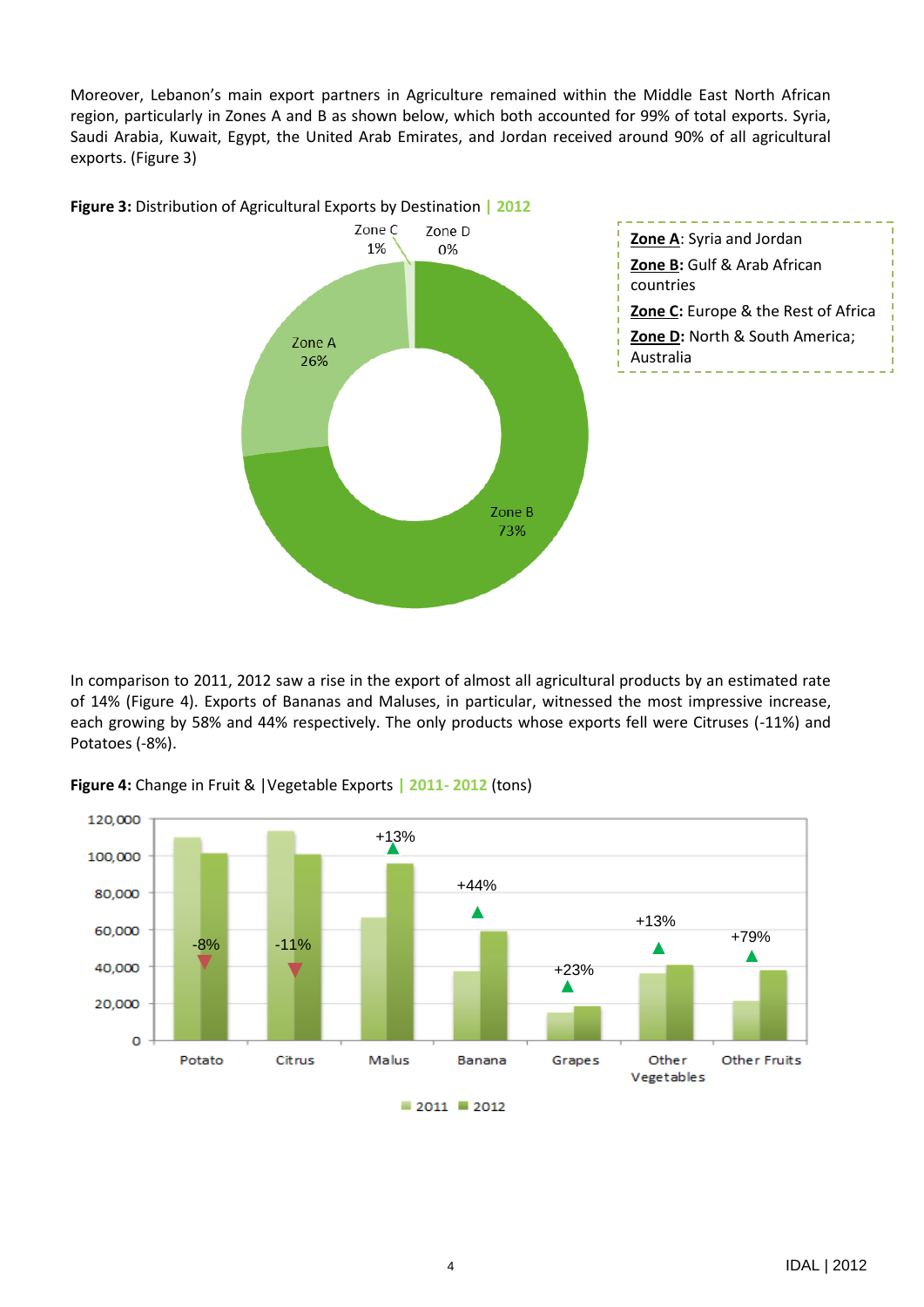Similarly, agriculture exports have increased in all export zones within the 2011-2012 timeframe, with the exception of Zone C (Europe & Africa). An encouraging figure is that of Zone D (North & South America and Australia), where Lebanese agricultural products are finally starting to penetrate. (Figure 5)



**Figure 5:** Exported Products by Tons **| 2011-2012** (tons)

In terms of monthly changes in exports over the 2011-2012 period, the most difficult months turned out to be January, February, and May, where negative growth was observed. The remaining months have witnessed an increase in total agriculture exports, notably September with a 28% rise. (Figure 6)



**Figure 6:** Exports Monthly Changes **| 2011-2012**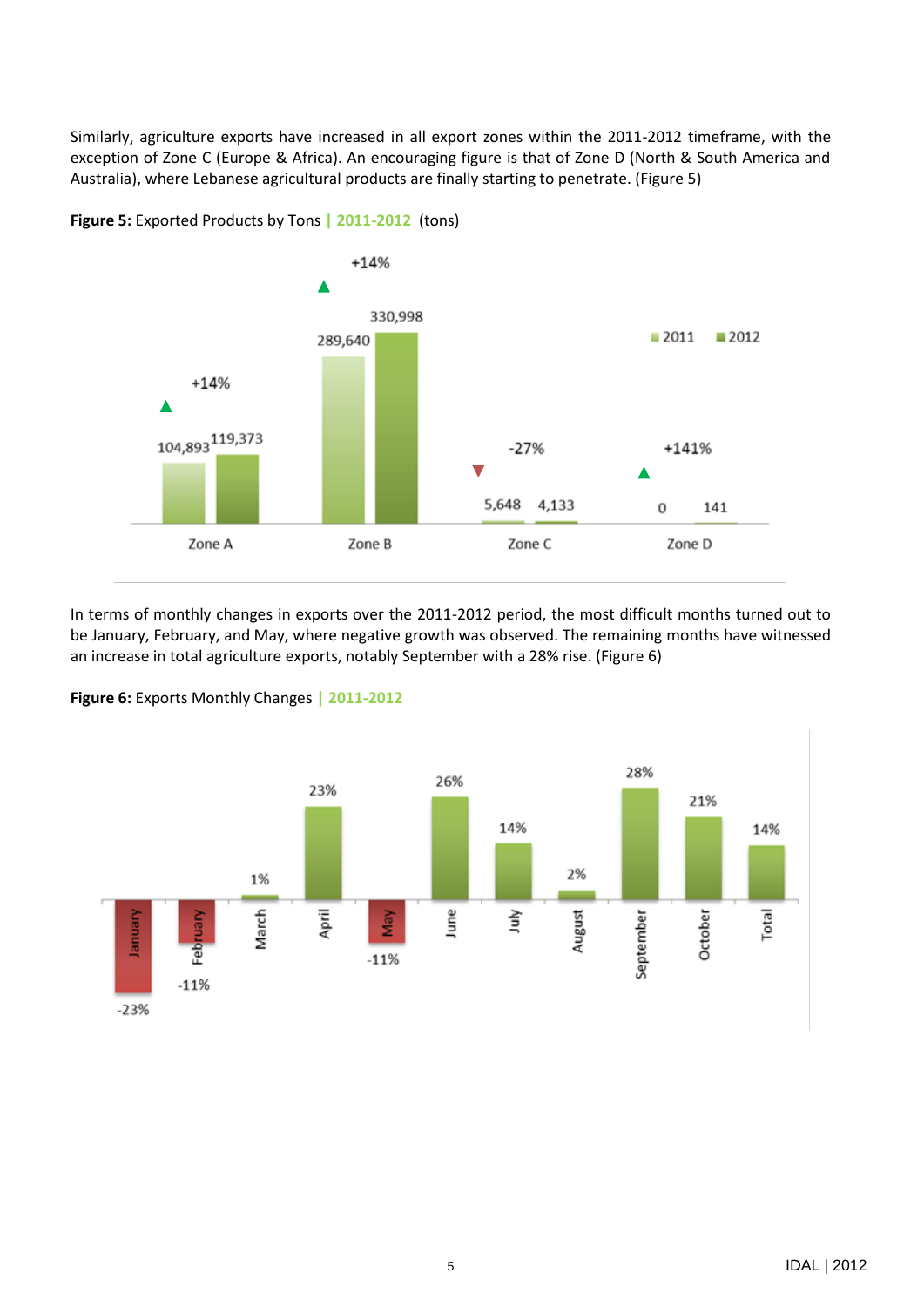#### **OLIVE OIL**

A total of 1,115 tons were of Lebanese olive oil were exported in 2012. Once again, Gulf countries (Zone B), and particularly Kuwait, were the major recipients of the product, having obtained 73% (813 tons) of the total exported quantity. Moreover Zones C & D, which include here France, the United States, & Canada, garnered a combined share of 27% (Zone D: 277 tons & Zone C: 25 tons) . Lebanese olive oil has a very promising export market, leaving room for various business opportunities. (Figure 7)



**Figure 7:** Distribution of Olive Oil Exports by Zone **| 2012**

## **TRANSPORTATION**

Overall, 18,964 trucks were used for transporting Lebanese agricultural products to neighboring countries during 2012. Specifically, 64% of these trucks had a Lebanese registration plate, followed by a share of 16% for Syrian trucks, and 8% for Kuwaiti trucks. Figure 8 gives a more detailed perspective.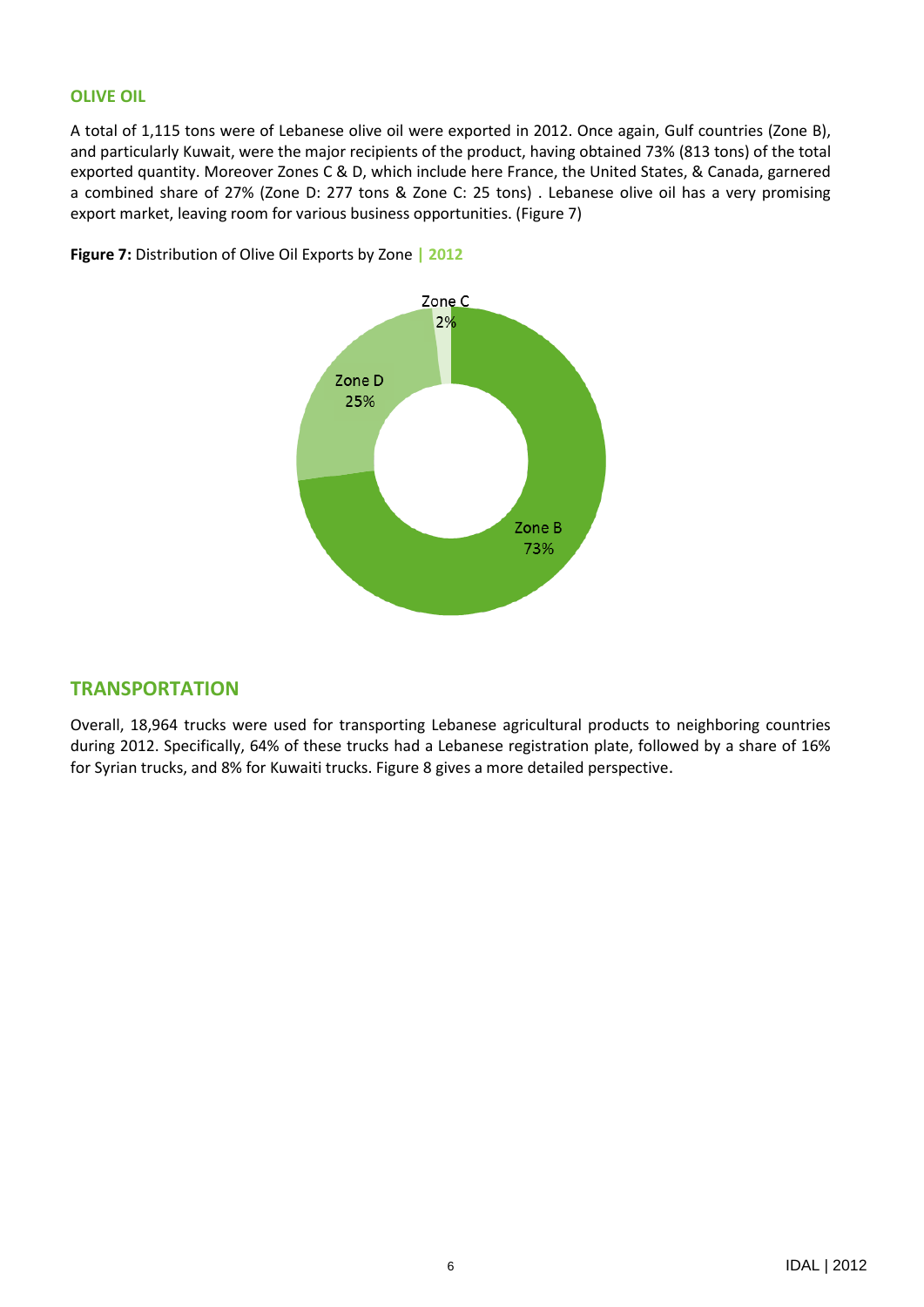#### **Figure 8:** Distribution of Trucks by Nationality **| 2012**



## **AGRI PLUS ADHERENTS**

**The Agri Plus program has a total of 130 adherents in 2012**. The graph below shows the distribution of adherents by province. Naturally, adherents from the Bekaa region were the most prominent (Figure 9).

**Figure 9:** Agri Plus Adherents by Region **|2012**



## **Packing Houses & Production Improvement**

With its plan to encourage exporters to improve the quality of their products in terms of produce and packaging, IDAL granted 30% additional subsidies to every exporter who gets a certificate of quality for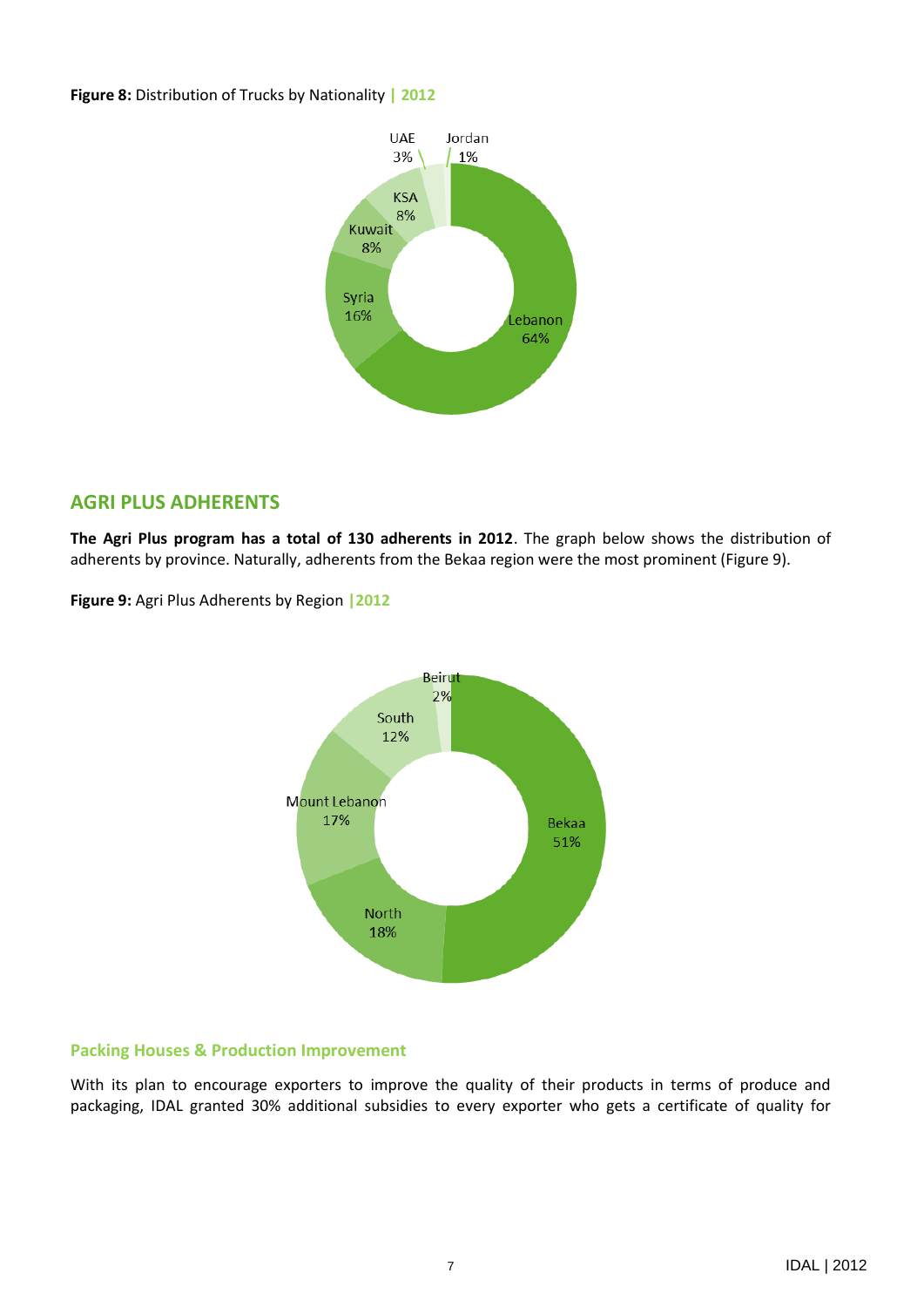his/her product, in addition to a certificate for the product's packing house. Both production and packaging procedures must adhere to the highest international standards in order to obtain certificates from internationally approved sources. Consequently, positive results were noted, one year after the disbursement of the additional subsidies:

- $\triangleright$  In terms of quality of products, eleven exporters, ten from the Bekaa and one from the South, have obtained a GAP certificate (an internationally recognized set of farm standards dedicated to Good Agricultural Practices - GAP), after presenting certificates for one or several land parcels which distributed as follows:
- In terms of packing houses, only 2% of current packaging houses had international certificates at the beginning of 2012. But as a result of IDAL's support through additional incentives, an additional 4% of the packing houses acquired approved certificates throughout 2012. Another 6% of the active packing houses are also in the process of obtaining certificates, bringing the total percentage of accredited packing houses to 12% (Figure 9).



## **Figure 9:** Packaging Houses Accreditation Status by Region **| 2012**

## **Worshops and International Fairs**

In 2012, through the Agri Plus program, IDAL organized and participated in many local workshops and international fairs.

Local workshops organized include the following:

Workshops at the chambers of commerce across Lebanon to introduce the new program of agriculture export development "Agri Plus";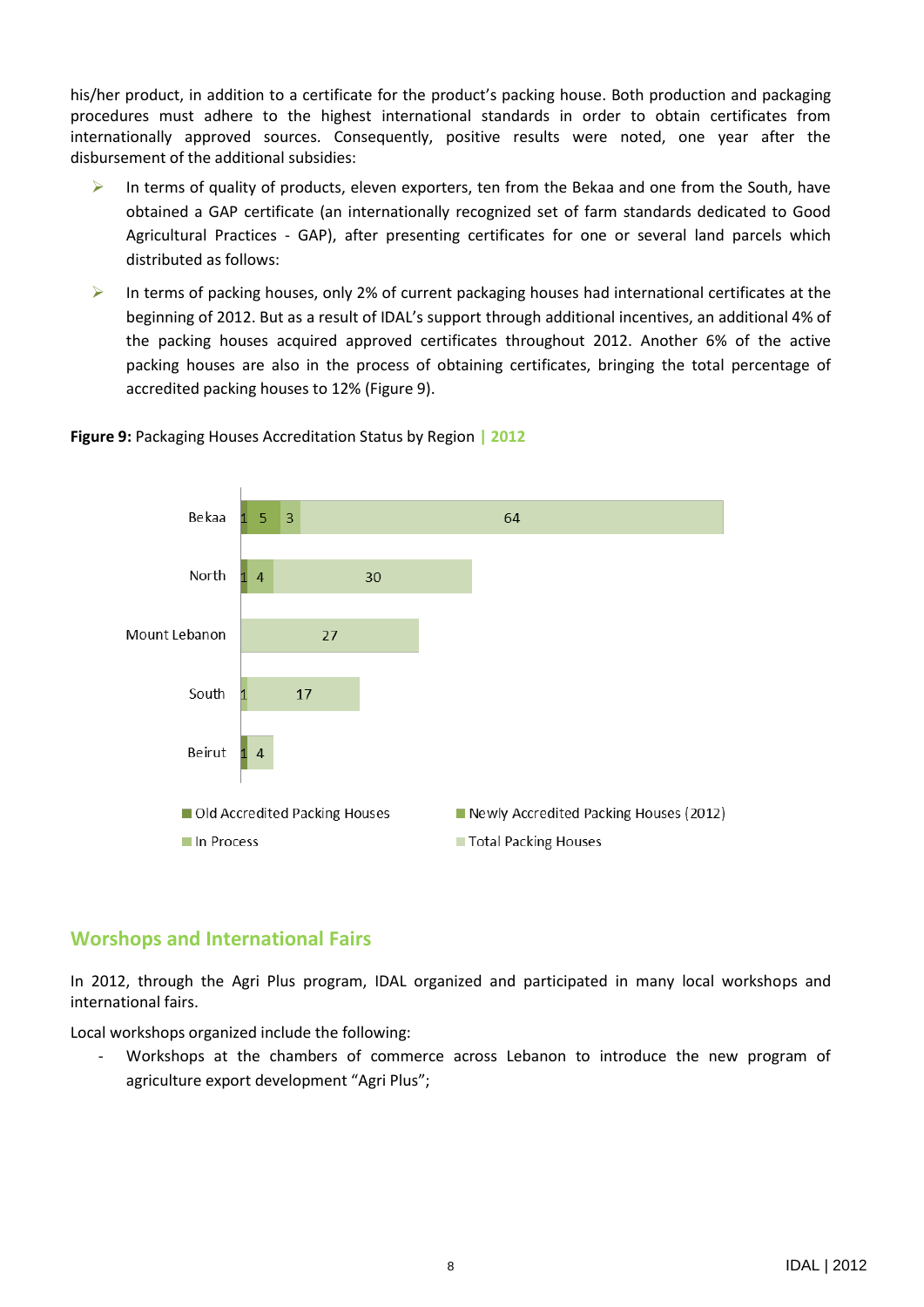- Workshops at the Chamber of Commerce in Beirut, Zahle and Tripoli to explain the new regulations for packaging, and the new specifications for packinghouses that exporters should apply to be registered in the program;
- Workshop to highlight maritime transport as an effective tool for agriculture export to offset negative repercussions resulting from the Syrian crisis;
- Workshop organized in collaboration with TUV regarding the new trends and techniques for fresh produce packaging;
- Workshop organized in collaboration with Bureau Veritas regarding international standards of packinghouses and cooling storages.

In addition, IDAL participated in three international fairs as part of its promotion strategy to tap into new markets and be present in the most important international fairs that cover all major markets.

The main goals of participating in these fairs were the following:

- 1. To promote Lebanese fresh agriculture products in international markets;
- 2. To meet with new suppliers and clients, to hold bilateral business meetings, and to discuss with participants from all over the world;
- 3. To gain a complete overview of the latest trends and products in the fresh produce business;
- 4. To attend conferences and workshops concerning the business.

Thus, in 2012 IDAL participate in the following international fairs:



**Fruit Logistica** is considered the most important arena of the international fresh produce trade. It is the world's leading exhibition that encompasses the highest number of international companies operating in the field of fruit and vegetable production. It also provides suppliers with an excellent opportunity to meet and make contacts. The number of exhibitors reached 2,000 this year from 84 different countries. Moreover, 56,000 visitors from 139 countries attended the event. Due to the difficult economic situation that is prevailing in the world and especially in Europe, the number of visitors declined compared to last year. Around 78% of visitors came from outside Germany, mainly from different destinations such as the Rest of Europe (75%), America (9%), Africa (8%), Asia (6%) and Oceania (2%).



**WOP DUBAI 2012** is the only dedicated trade show for fresh produce in the Middle East. WOP is the perfect market place for fruit and vegetable business, where all leading fresh produce companies can meet under one roof and exchange ideas, add more value to their brand name and find new markets in the Middle East and GCC area. In 2012 WOP had exhibitors from 18 countries with 8 country pavilions, and 87.5% had received new orders at the show. Visitors from 54 countries attended the show in 2012.



 **Fresh Produce Ukraine** is the only specialized international event that focuses on fruit & vegetable growing and post-harvest handling technologies in the countries of the former Soviet Union (CIS). Moreover, the conference "Fruits & Vegetables of Ukraine" was incorporated within the framework of the exhibition. With an exhibitor satisfaction of 81% and 4,671 trade visitors to the second edition of the exhibition, Fresh Produce Ukraine 2012 stood as a successful event.